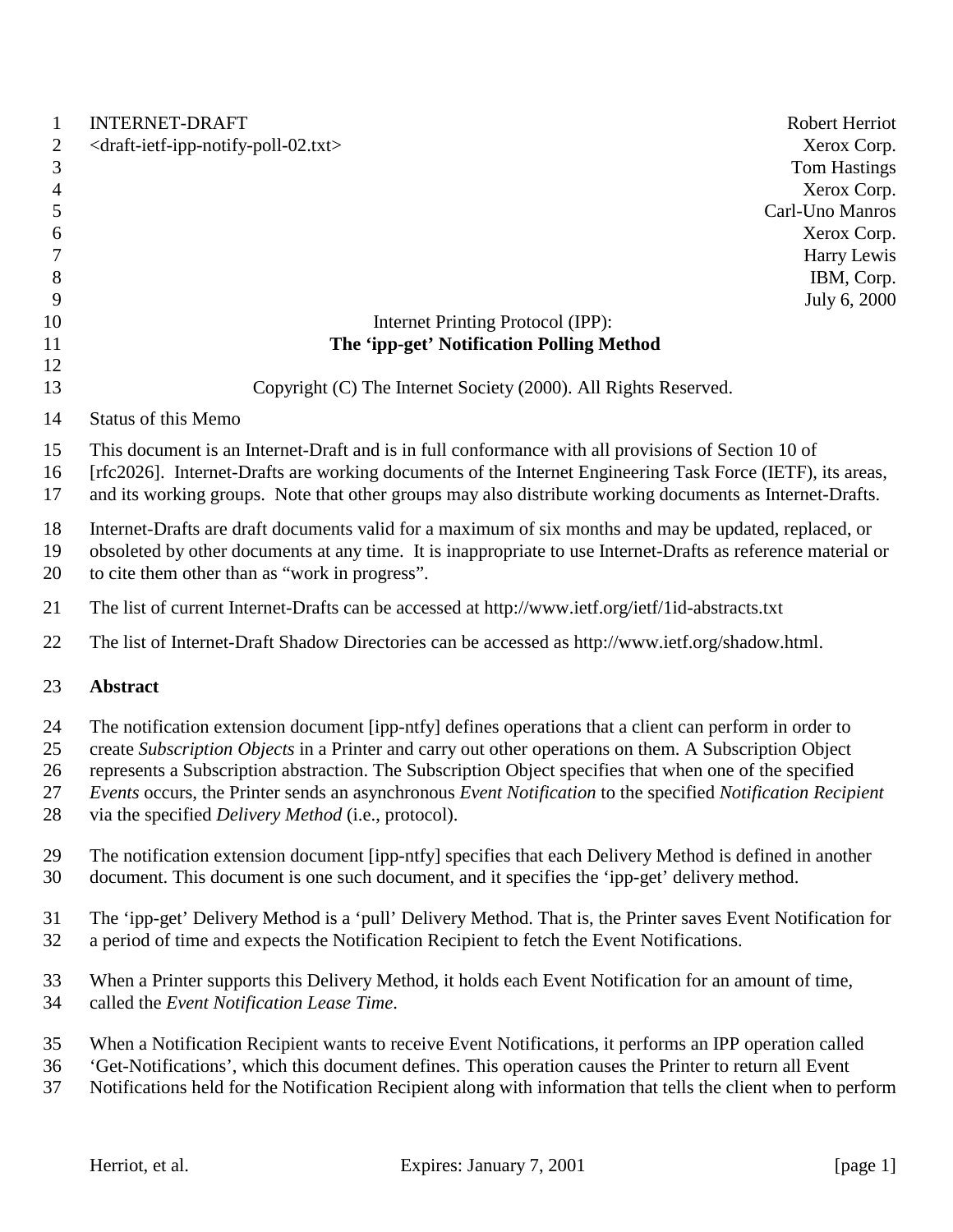38 this operation again.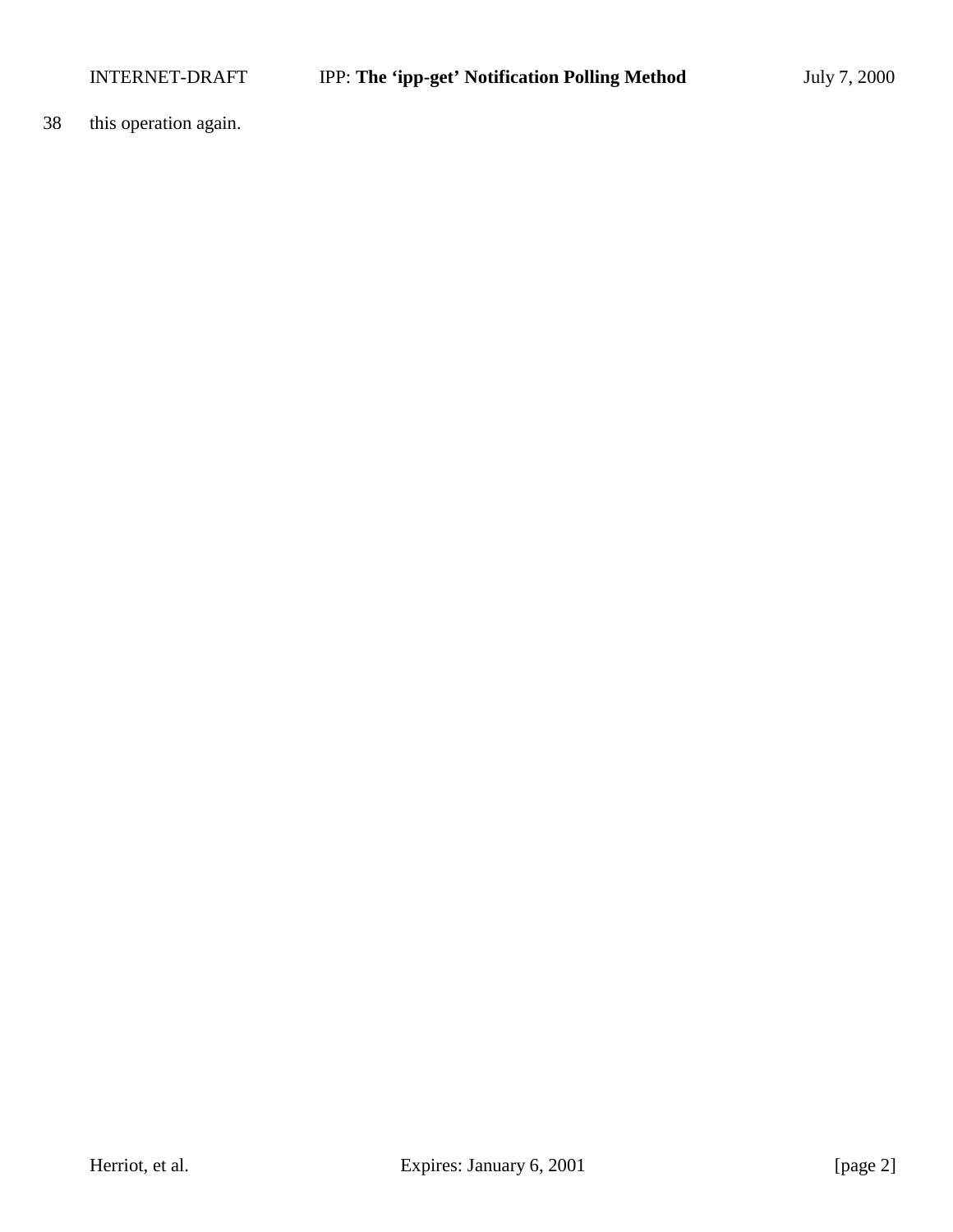- The full set of IPP documents includes:
- Design Goals for an Internet Printing Protocol [RFC2567]
- Rationale for the Structure and Model and Protocol for the Internet Printing Protocol [RFC2568]
- Internet Printing Protocol/1.1: Model and Semantics [ipp-mod]
- Internet Printing Protocol/1.1: Encoding and Transport [ipp-pro]
- Internet Printing Protocol/1.1: Implementer's Guide [ipp-iig]
- Mapping between LPD and IPP Protocols [RFC2569]
- Internet Printing Protocol/1.0 & 1.1: IPP Event Notification Specification [ipp-ntfy]
- 
- The "Design Goals for an Internet Printing Protocol" document takes a broad look at distributed printing
- functionality, and it enumerates real-life scenarios that help to clarify the features that need to be included
- in a printing protocol for the Internet. It identifies requirements for three types of users: end users,
- operators, and administrators. It calls out a subset of end user requirements that are satisfied in IPP/1.0. A few OPTIONAL operator operations have been added to IPP/1.1.
- The "Rationale for the Structure and Model and Protocol for the Internet Printing Protocol" document
- describes IPP from a high level view, defines a roadmap for the various documents that form the suite of

IPP specification documents, and gives background and rationale for the IETF working group's major

decisions.

The "Internet Printing Protocol/1.1: Model and Semantics" document describes a simplified model with

- abstract objects, their attributes, and their operations that are independent of encoding and transport. It
- introduces a Printer and a Job object. The Job object optionally supports multiple documents per Job. It
- also addresses security, internationalization, and directory issues.

The "Internet Printing Protocol/1.1: Encoding and Transport" document is a formal mapping of the abstract

- operations and attributes defined in the model document onto HTTP/1.1 [RFC2616]. It defines the
- encoding rules for a new Internet MIME media type called "application/ipp". This document also defines the rules for transporting over HTTP a message body whose Content-Type is "application/ipp". This
- document defines a new scheme named 'ipp-get' for identifying IPP printers and jobs.
- The "Internet Printing Protocol/1.1: Implementer's Guide" document gives insight and advice to
- implementers of IPP clients and IPP objects. It is intended to help them understand IPP/1.1 and some of the
- considerations that may assist them in the design of their client and/or IPP object implementations. For

example, a typical order of processing requests is given, including error checking. Motivation for some of

- the specification decisions is also included.
- The "Mapping between LPD and IPP Protocols" document gives some advice to implementers of gateways between IPP and LPD (Line Printer Daemon) implementations.
- The "Event Notification Specification" document describes an extension to the IPP/1.0, IPP/1.1, and future
- versions. This extension allows a client to subscribe to printing related Events. Subscriptions are modeled
- as *Subscription Objects*. The Subscription Object specifies that when one of the specified *Event* occurs, the
- Printer sends an asynchronous *Event Notification* to the specified *Notification Recipient* via the specified
- *Delivery Method* (i.e., protocol). A client associates Subscription Objects with a particular Job by
- performing the Create-Job-Subscriptions operation or by submitting a Job with subscription information. A
- client associates Subscription Objects with the Printer by performing a Create-Printer-Subscriptions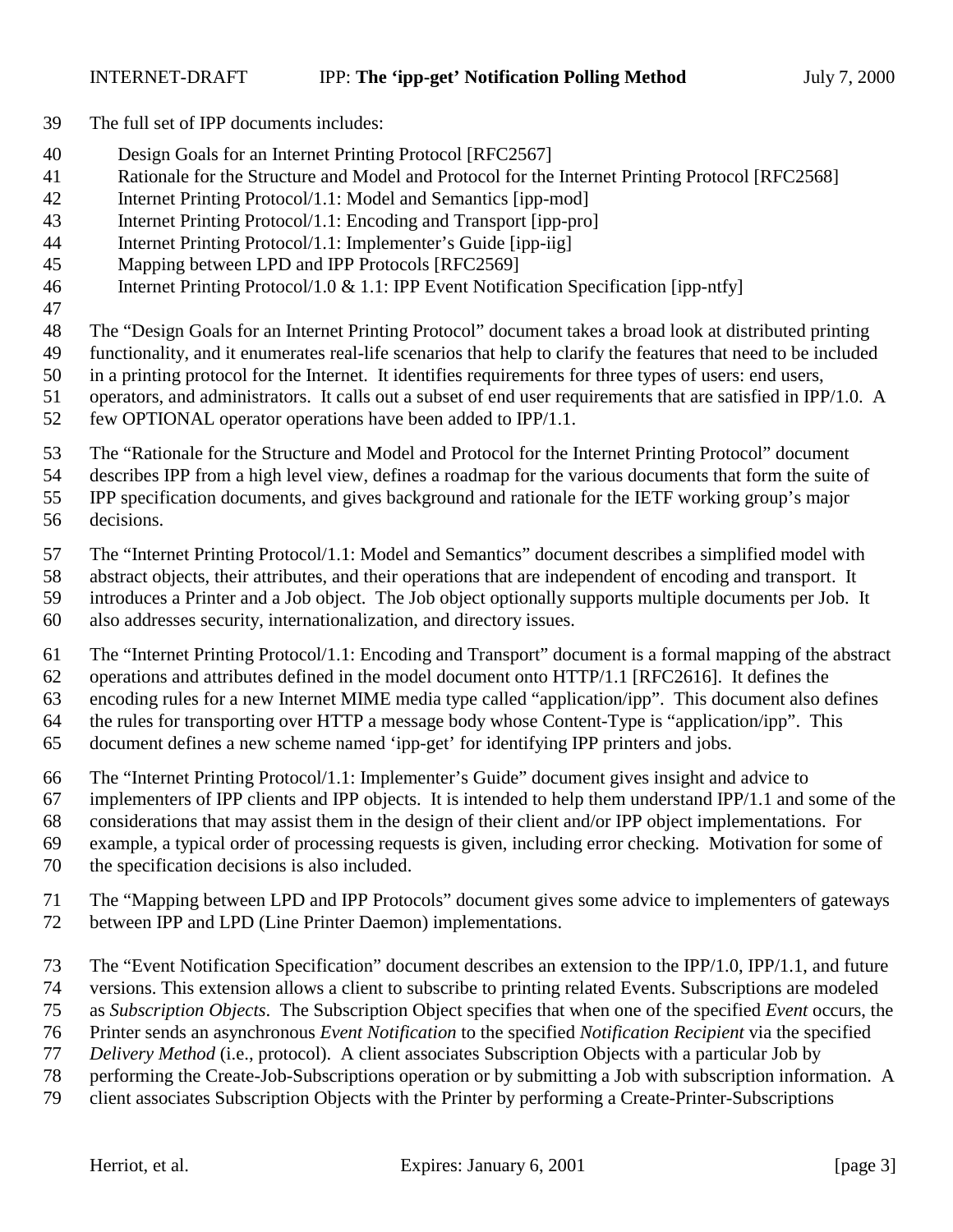- 80 operation. Four other operations are defined for Subscription Objects: Get-Subscriptions-Attributes, Get-
- 81 Subscriptions, Renew-Subscription, and Cancel-Subscription.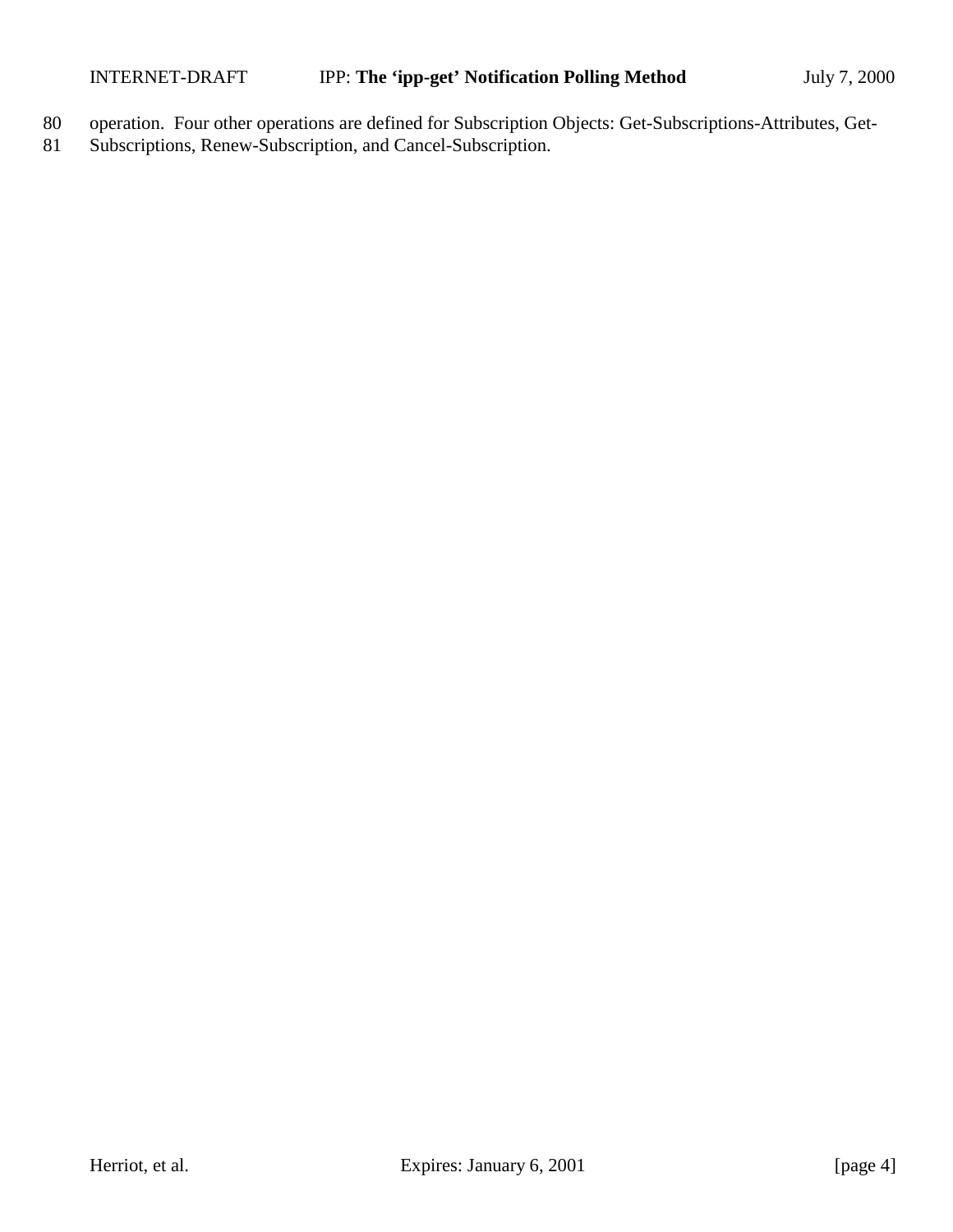| 82             |                                                                                                             |  |
|----------------|-------------------------------------------------------------------------------------------------------------|--|
| 83             | <b>Table of Contents</b>                                                                                    |  |
| 84             | 1                                                                                                           |  |
| 85             | $\overline{2}$                                                                                              |  |
| 86             | 3                                                                                                           |  |
| 87<br>88<br>89 | $\overline{4}$<br>4.1<br>4.2                                                                                |  |
| 90<br>91<br>92 | Extensions to Print-Job, Print-URI, Create-Job, Create-Printer-Subscription and Create-Printer-<br>5<br>5.1 |  |
| 93             | 6                                                                                                           |  |
| 94             | $\overline{7}$                                                                                              |  |
| 95             | 8                                                                                                           |  |
| 96             | 9                                                                                                           |  |
| 97             | 10                                                                                                          |  |
| 98             | 11                                                                                                          |  |
| 99<br>100      |                                                                                                             |  |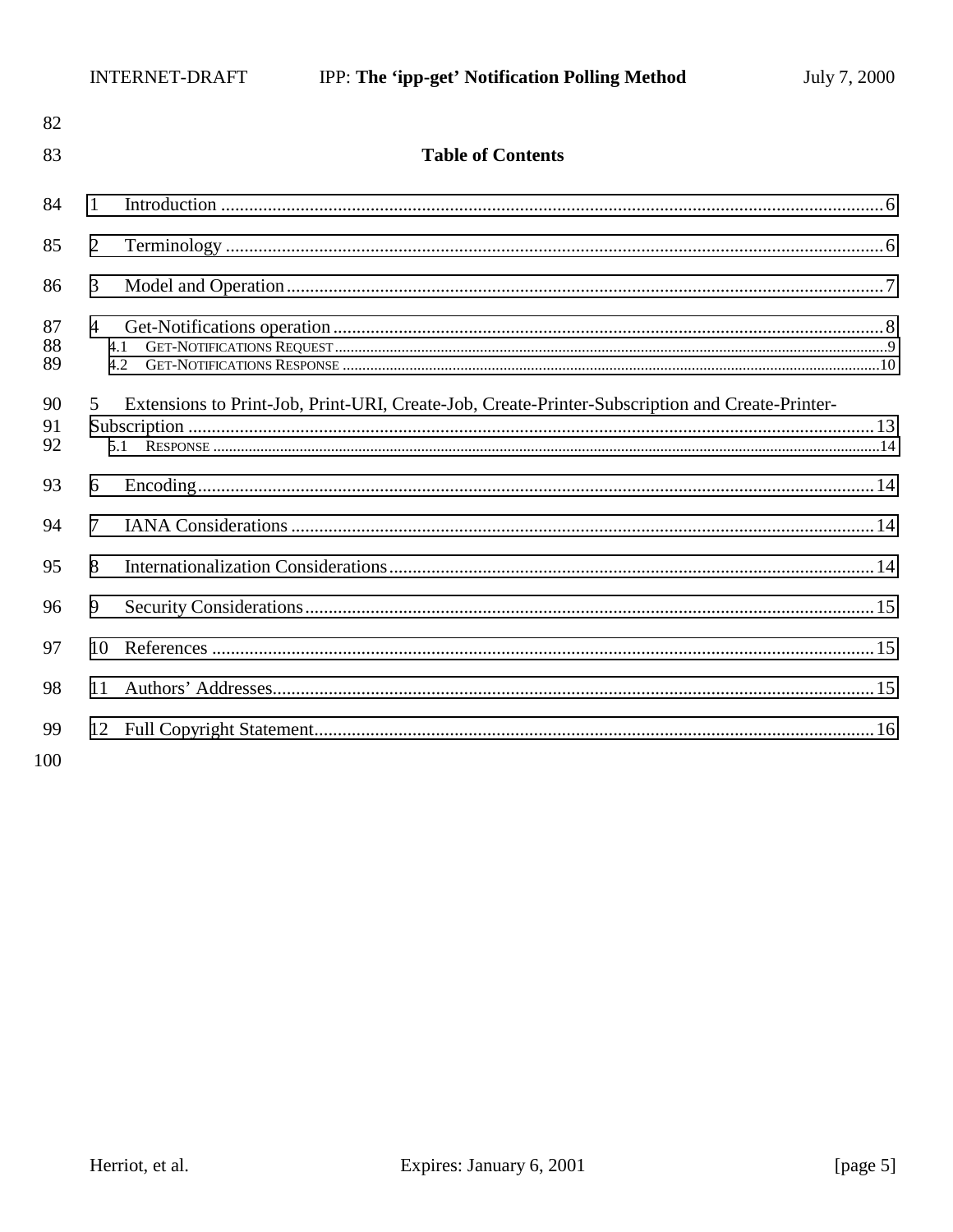## <span id="page-5-0"></span>**1 Introduction**

The notification extension document [ipp-ntfy] defines operations that a client can perform in order to

create *Subscription Objects* in a Printer and carry out other operations on them. A Subscription Object

represents a Subscription abstraction. The Subscription Object specifies that when one of the specified

*Events* occurs, the Printer sends an asynchronous *Event Notification* to the specified *Notification Recipient*

- via the specified *Delivery Method* (i.e., protocol).
- The notification extension document [ipp-ntfy] specifies that each Delivery Method is defined in another
- document. This document is one such document, and it specifies the 'ipp-get' delivery method.
- The 'ipp-get' Delivery Method is a 'pull' Delivery Method. That is, the Printer saves Event Notification for a period of time and expects the Notification Recipient to fetch the Event Notifications.
- When a Printer supports this Delivery Method, it holds each Event Notification for an amount of time,
- called the *Event Notification Lease Time*.
- When a Notification Recipient wants to receive Event Notifications, it performs an IPP operation called
- 'Get-Notifications', which this document defines. This operation causes the Printer to return all Event
- Notifications held for the Notification Recipient along with information that tells the client when to perform
- this operation again.

## **2 Terminology**

- This section defines the following terms that are used throughout this document:
- Capitalized terms, such as **MUST, MUST NOT, REQUIRED, SHOULD, SHOULD NOT, MAY,**
- **NEED NOT, and OPTIONAL**, have special meaning relating to conformance to this specification. These
- terms are defined in [ipp-mod section 13.1 on conformance terminology, most of which is taken from RFC
- 2119 [RFC2119].
- **Event Notification Lease:** The lease that is associated with an Event Notification. When the lease expires, the Printer discards the associated Event Notification.
- **Event Notification Lease Time:** The expiration time assigned to a lease that is associated with an Event Notification.
- **Event Notification Attributes Group:** The attributes group in a response that contains attributes that are 128 part of an Event Notification.
- For other capitalized terms that appear in this document, see [ipp-ntfy].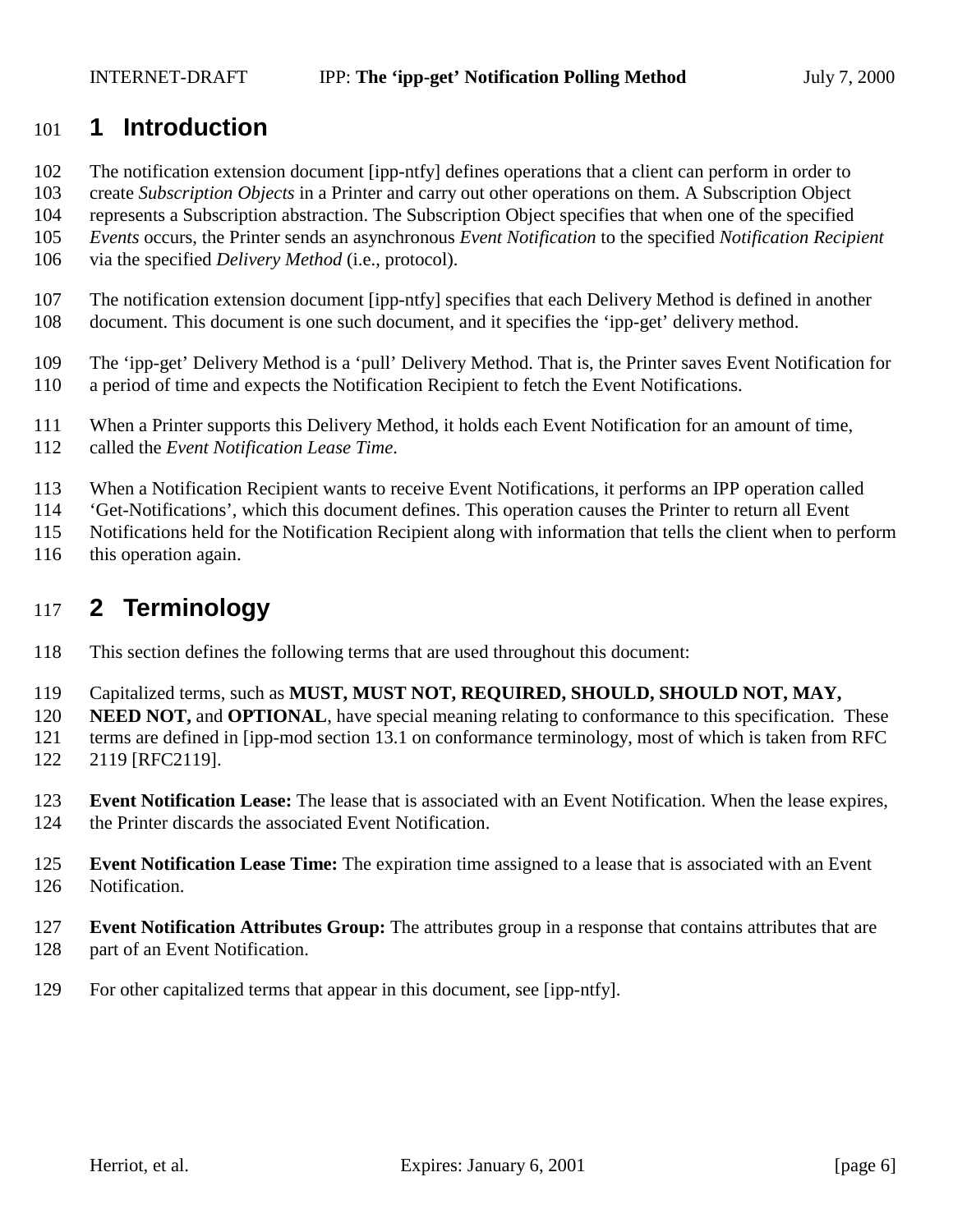## <span id="page-6-0"></span>**3 Model and Operation**

- In a Subscription Creation Operation, when the value of the "notify-recipient-uri" attributes has the scheme
- "ipp-get", the client is requesting that the Printer use the 'ipp-get' Delivery Method for the Event
- Notifications associated with the new Subscription Object. The client MUST choose a value for the address
- part of the "notify-recipient-uri" attribute that uniquely identifies the Notification Recipient.
- When an Event occurs, the Printer MUST generate an Event Notification and MUST assign it an Event
- Notification Lease Time. The Printer MUST hold an Event Notification for its assigned Event Notification
- Lease Time and MUST discard it when its Event Notification Lease Time expires. The Printer MAY assign
- the same Event Notification Lease Time to each Event Notification or it MAY assign a different time.
- When a Notification Recipient wants to receive Event Notifications, it performs the Get-Notifications
- operation, which causes the Printer to return all unexpired Event Notifications held for the Notification
- Recipient along with two time-intervals.
- The first returned time-interval is the suggested time a Notification Recipient should wait before
- performing the Get-Notifications operation again. The second time-interval is the time that Event
- Notification Leases begin to expire for Event Notifications created after the Get-Notifications operation. A

Notification Recipient SHOULD perform this operation at the suggested time and somewhat before the

- Event Notification Leases begin to expire.
- The Notification Recipient identifies its own Event Notifications with a "notify-recipient-uri" Operation
- attribute in the request. It matches any Event Notifications associated with a Subscription Object whose
- "notify-recipient-uri" attribute has the same value as the "notify-recipient-uri" Operation attribute of the
- request. To avoid getting Event Notification that belong to another Notification Recipient, a client
- SHOULD pick values for the "notify-recipient-uri" attribute that are unique, e.g. the client's host address.
- If a Notification Recipient performs the Get-Notifications operation twice in quick succession, it will
- receive nearly the same Event Notification both times. There are two possible differences. Some old Event
- Notifications may not be present in the second response because their Event Notification Leases have
- expired. Some new Event Notifications may be present in the second response but not the first response.
- The Printer may keep the channel open if the suggested time-interval is sufficiently short, but in any case the client performs a new Get-Notifications operation each time it wants more Event Notifications. Since the time interval between consecutive client requests is normally less than the Event Notification Lease Time, consecutive responses will normally contain some events that are identical. The youngest ones in the previous response will become the oldest in the next response. The client is expected to filter out these duplicates, which is easy to do because of the sequence number in each Event Notification. The reason for not removing the Event Notifications from the Printer with every Get-Notifications request, is so that multiple Notification Recipients can be polling the same Subscription Object and so the Get-Notification operation satisfies the rule of idempotency. The former is useful if someone is logged in to several desktops at the same time and wants to see the same events at both places. The latter is useful if the network loses the response.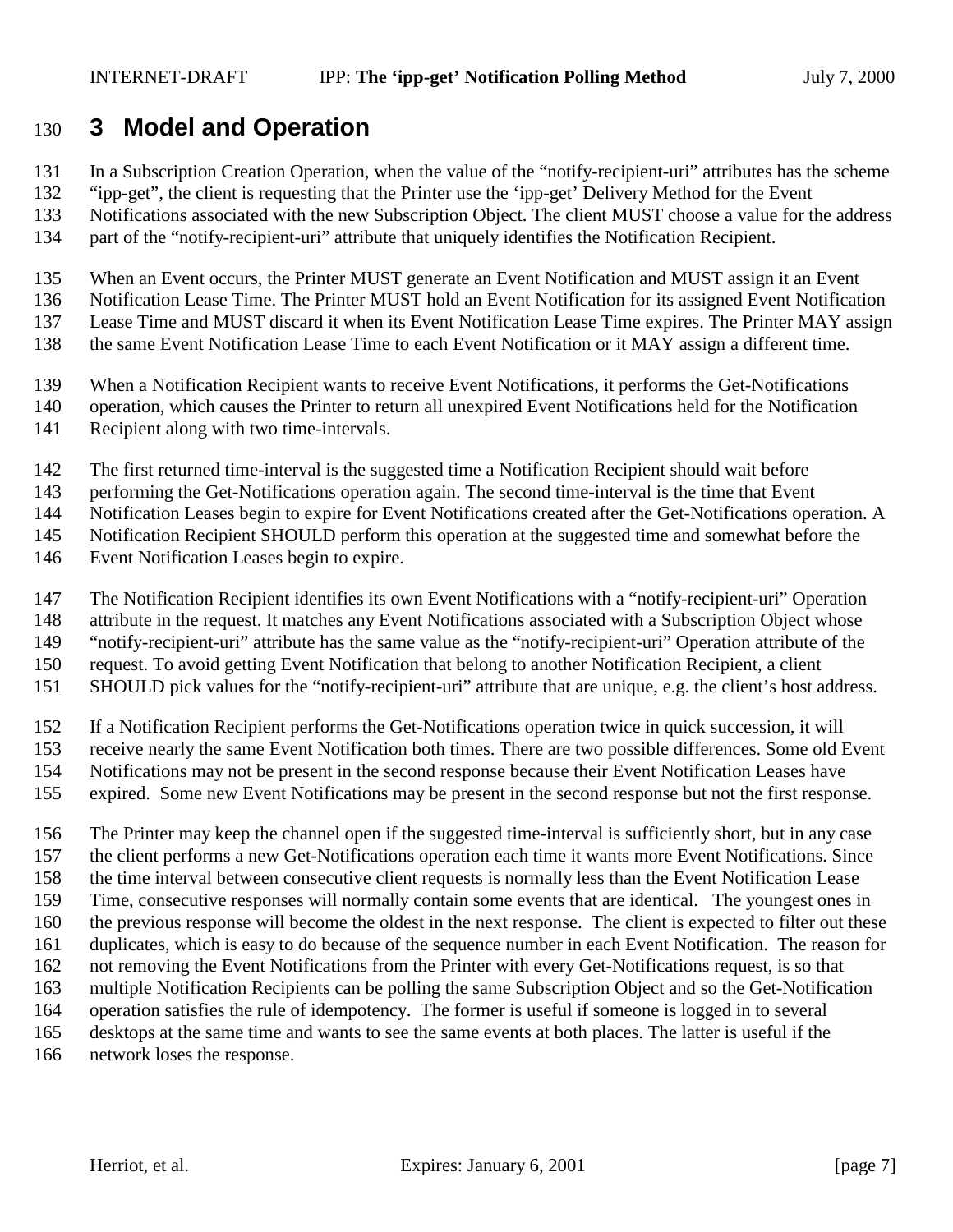## <span id="page-7-0"></span>**4 General Information**

- According to the notification extension document [ipp-ntfy], this document MUST contain the following information:
- 1. The URL scheme name for the Delivery Method is: 'ipp-get'
- 2. Printer support for this delivery method is OPTIONAL.
- 3. For Event Notification content, a Printer MUST use the following transport and delivery protocol, i.e., entire network stack: IPP with one new operation.
- 4. Several Event Notifications can be combined into a compound Event Notification. See section 5.
- 5. The Notification Recipient MUST initiate the Delivery Method
- 6. The Delivery Method is Machine Consumable.
- 177 7. The representation and encoding for each value is the same as for IPP (see section 5).
- 8. In the Event Notification content, a Printer MUST send all attributes specified in section 5.
- 9. Frequently occurring Events NEED NOT be moderated because the Delivery Method is a 'pull' Delivery Method. An implementation of the Get-Notifications operation SHOULD consider how often it recommends a Notification Recipient to poll again.
- 10. This Delivery Method has the same latency and reliability as the underlying HTTP transport.
- 11. This Delivery Method has the same security aspects as the underlying HTTP transport.
- 12. This Delivery Method has no content length restrictions.
- 13. There are no additional values that a Printer MUST send in a Notification content.
- 14. There are no additional Subscription Template and/or Subscription Description attributes.
- 15. There are no additional Printer Description attributes.

## **5 Get-Notifications operation**

- This operation causes the Printer to return all Event Notifications held for the Notification Recipient along with information about when to perform this operation again.
- A Printer MUST support this operation.
- When a Printer performs this operation, it MUST return all and only those Event Notifications:
- a) Whose associated Subscription Object's "notify-recipient-uri" attribute equals the "notify-recipient-uri" Operation attribute AND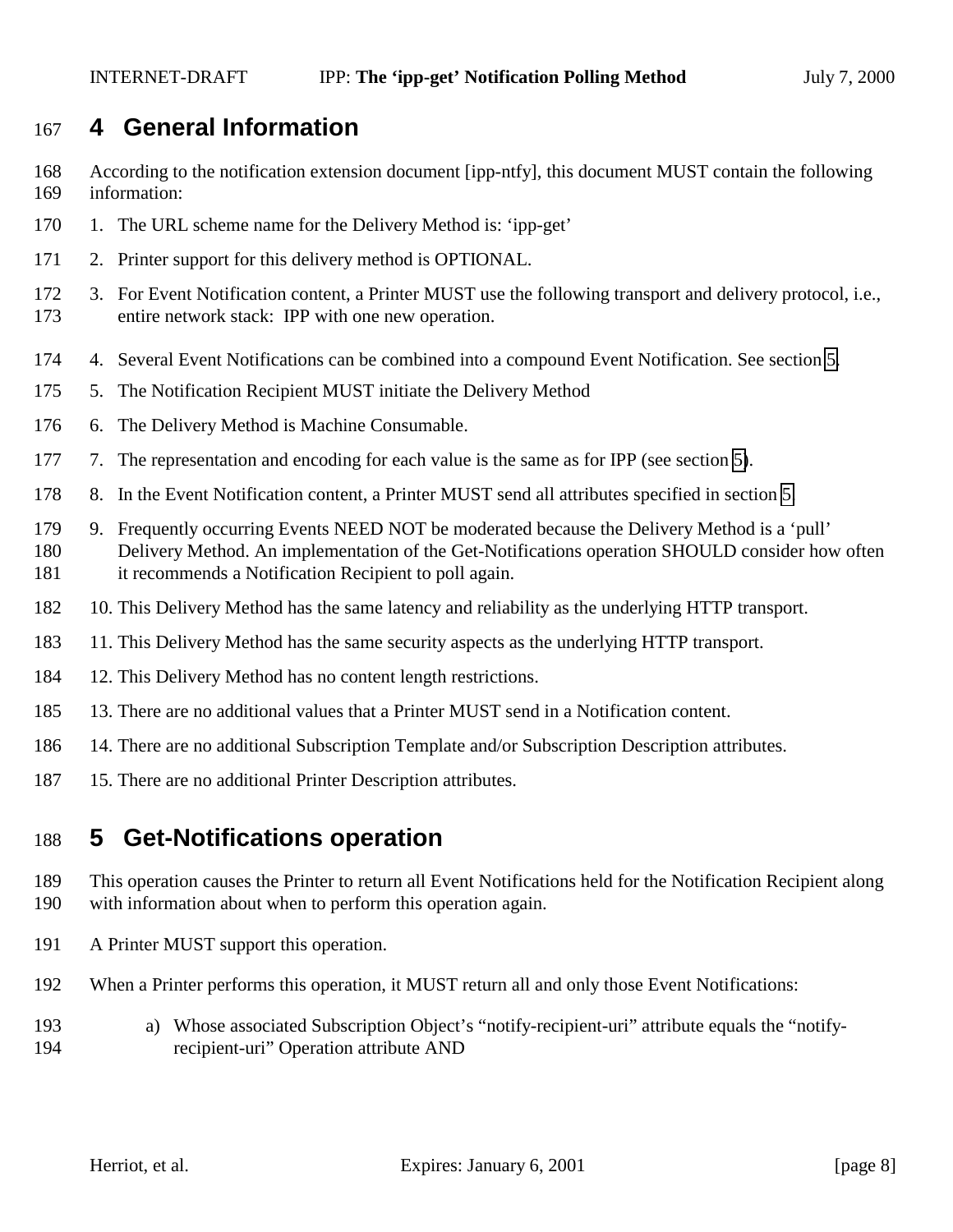<span id="page-8-0"></span>

| 195<br>196                                    |                                                                                                                                                                                                                                                                                                                                                                                                                                                                                                                                                                                                                                                                                                                       | b) Whose associated Subscription Object's "notify-recipient-uri" attribute has a scheme value of<br>'ipp-get' AND                                                                           |  |
|-----------------------------------------------|-----------------------------------------------------------------------------------------------------------------------------------------------------------------------------------------------------------------------------------------------------------------------------------------------------------------------------------------------------------------------------------------------------------------------------------------------------------------------------------------------------------------------------------------------------------------------------------------------------------------------------------------------------------------------------------------------------------------------|---------------------------------------------------------------------------------------------------------------------------------------------------------------------------------------------|--|
| 197                                           | c)                                                                                                                                                                                                                                                                                                                                                                                                                                                                                                                                                                                                                                                                                                                    | Whose Event Notification Lease Time has not yet expired AND                                                                                                                                 |  |
| 198<br>199                                    | d)                                                                                                                                                                                                                                                                                                                                                                                                                                                                                                                                                                                                                                                                                                                    | Where the Notification Recipient is the owner of or has read-access rights to the associated<br>Subscription Object.                                                                        |  |
| 200                                           |                                                                                                                                                                                                                                                                                                                                                                                                                                                                                                                                                                                                                                                                                                                       | When a Printer performs this operation, it MUST also return two time-intervals:                                                                                                             |  |
| 201                                           | a)                                                                                                                                                                                                                                                                                                                                                                                                                                                                                                                                                                                                                                                                                                                    | the suggested time for a Notification Recipient to perform the Get-Notifications operation again.                                                                                           |  |
| 202<br>203                                    |                                                                                                                                                                                                                                                                                                                                                                                                                                                                                                                                                                                                                                                                                                                       | b) the time at which the Printer will begin to discard Event Notifications that occur after this<br>operation. This may be the Event Notification Lease Time (see section 5.2 for details). |  |
| 204                                           |                                                                                                                                                                                                                                                                                                                                                                                                                                                                                                                                                                                                                                                                                                                       | Note: the Subscription Creation Operations also return these two time-intervals (see section 6).                                                                                            |  |
| 205<br>206                                    |                                                                                                                                                                                                                                                                                                                                                                                                                                                                                                                                                                                                                                                                                                                       | The Printer MUST respond to this operation immediately with whatever Event Notifications it currently<br>holds. It MUST NOT wait for additional Events to occur before sending a response.  |  |
| 207<br>208                                    | The Printer MUST accept the request in any state (see [ipp-mod] "printer-state" and "printer-state-reasons"<br>attributes) and MUST remain in the same state with the same "printer-state-reasons".                                                                                                                                                                                                                                                                                                                                                                                                                                                                                                                   |                                                                                                                                                                                             |  |
| 209<br>210<br>211<br>212<br>213<br>214<br>215 | Access Rights: If the policy of the Printer is to allow all users to access all Event Notifications, then the<br>Printer MUST accept this operation from any user. Otherwise, the authenticated user (see [ipp-mod] section<br>8.3) performing this operation MUST either be the owner of each Subscription Object identified by the<br>"notify-recipient-uri" Operation attribute (as determined during a Subscription Creation Operation) or an<br>operator or administrator of the Printer (see [ipp-mod] Sections 1 and 8.5). Otherwise, the IPP object<br>MUST reject the operation and return: 'client-error-forbidden', 'client-error-not-authenticated', or 'client-<br>error-not-authorized' as appropriate. |                                                                                                                                                                                             |  |
| 216                                           |                                                                                                                                                                                                                                                                                                                                                                                                                                                                                                                                                                                                                                                                                                                       | <b>5.1 Get-Notifications Request</b>                                                                                                                                                        |  |
| 217                                           |                                                                                                                                                                                                                                                                                                                                                                                                                                                                                                                                                                                                                                                                                                                       | The following groups of attributes are part of the Get-Notifications Request:                                                                                                               |  |
| 218                                           |                                                                                                                                                                                                                                                                                                                                                                                                                                                                                                                                                                                                                                                                                                                       | Group 1: Operation Attributes                                                                                                                                                               |  |
| 219<br>220<br>221<br>222                      |                                                                                                                                                                                                                                                                                                                                                                                                                                                                                                                                                                                                                                                                                                                       | Natural Language and Character Set:<br>The "attributes-charset" and "attributes-natural-language" attributes as described in [ipp-mod]<br>section 3.1.4.1.                                  |  |
| 223<br>224                                    | Target:                                                                                                                                                                                                                                                                                                                                                                                                                                                                                                                                                                                                                                                                                                               | The "printer-uri" (uri) operation attribute which is the target for this operation as described in [ipp-                                                                                    |  |

 mod] section 3.1.5. 

Requesting User Name:

228 The "requesting-user-name" (name(MAX)) attribute SHOULD be supplied by the client as described in [ipp-mod] section 8.3. described in [ipp-mod] section 8.3.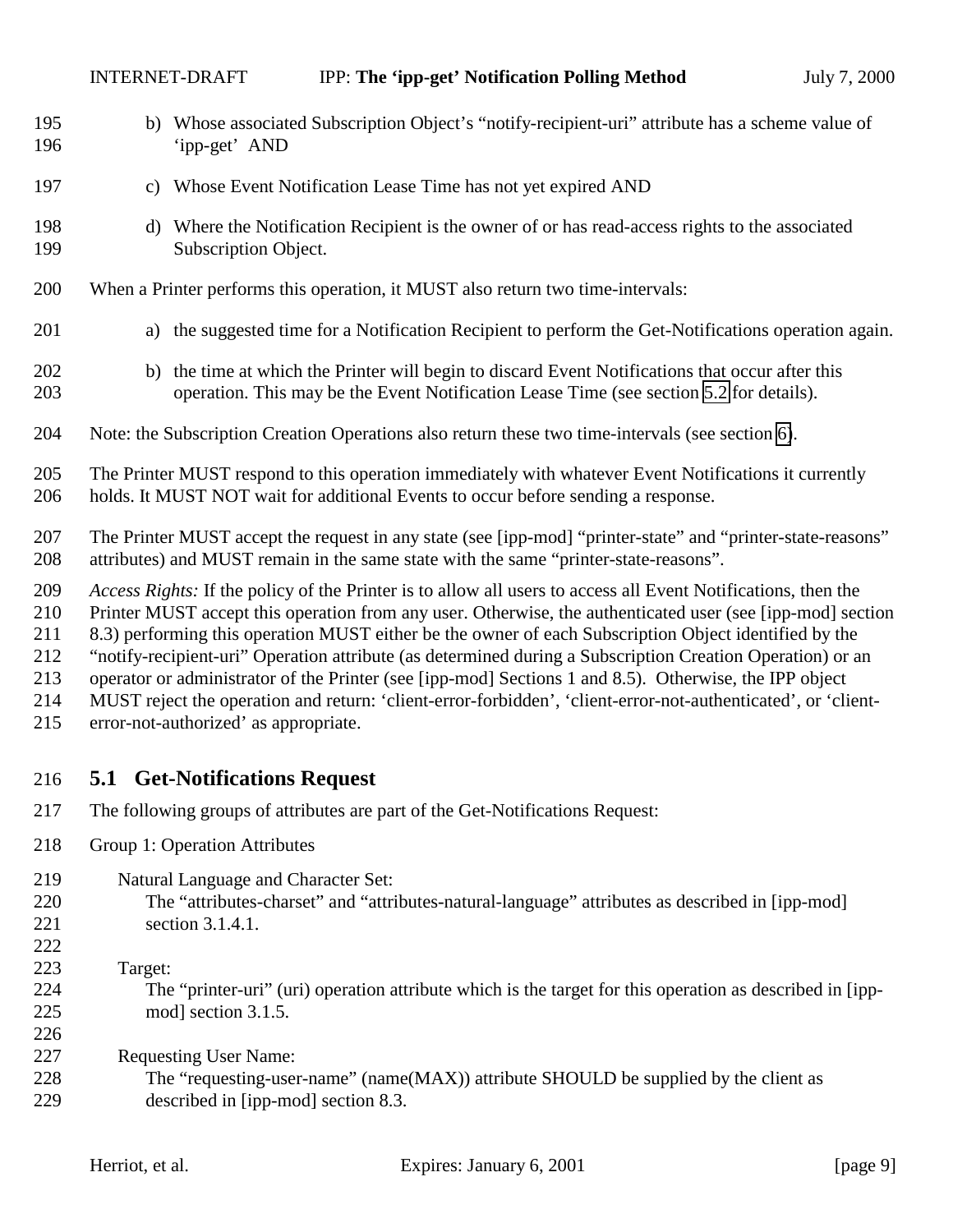<span id="page-9-0"></span>

| 230 |                                                                                                         |
|-----|---------------------------------------------------------------------------------------------------------|
| 231 | "notify-recipient-uri" (url):                                                                           |
| 232 | The client MUST supply this attribute. The Printer object MUST support this attribute. The Printer      |
| 233 | matches the value of this attribute (byte for byte with no case conversion) against the value of the    |
| 234 | "notify-recipient-uri" in each Subscription Object in the Printer. If there are no matches, the IPP     |
| 235 | Printer MUST return the 'client-error-not-found' status code. For each matched Subscription             |
| 236 | Object, the IPP Printer MUST return all unexpired Event Notifications associated with it.               |
| 237 |                                                                                                         |
| 238 | Note: this attribute allows a subscribing client to pick URLs that are unique, e.g. the client's own    |
| 239 | URL or a friend's URL, which in both cases is likely the URL of the person's host. An application       |
| 240 | could make a URL unique for each application.                                                           |
| 241 | <b>5.2 Get-Notifications Response</b>                                                                   |
| 242 | The following groups of attributes are part of the Get-Notifications Response:                          |
| 243 | Group 1: Operation Attributes                                                                           |
| 244 | <b>Status Message:</b>                                                                                  |
| 245 | In addition to the REQUIRED status code returned in every response, the response OPTIONALLY             |
| 246 | includes a "status-message" (text(255)) and/or a "detailed-status-message" (text(MAX)) operation        |
| 247 | attribute as described in [ipp-mod] sections 13 and 3.1.6.                                              |
| 248 |                                                                                                         |
| 249 | The Printer can return any status codes defined in [ipp-mod]. The following is a description of the     |
| 250 | important status codes:                                                                                 |
| 251 |                                                                                                         |
| 252 | successful-ok: the response contains all Event Notification associated with the specified               |
| 253 | "notify-recipient-uri". If the specified Subscription Objects have no associated Event                  |
| 254 | Notification, the response MUST contain zero Event Notifications.                                       |
| 255 | client-error-not-found: The Printer has no Subscription Object's whose "notify-recipient-uri"           |
| 256 | attribute equals the "notify-recipient-uri" Operation attribute.                                        |
| 257 |                                                                                                         |
| 258 | Natural Language and Character Set:                                                                     |
| 259 | The "attributes-charset" and "attributes-natural-language" attributes as described in [ipp-mod]         |
| 260 | section 3.1.4.2.                                                                                        |
| 261 |                                                                                                         |
| 262 | The Printer MUST use the values of "notify-charset" and "notify-natural-language", respectively,        |
| 263 | from one Subscription Object associated with the Event Notifications in this response.                  |
| 264 |                                                                                                         |
| 265 | Normally, there is only one matched Subscription Object, or the value of the "notify-charset" and       |
| 266 | "notify-natural-language" attributes is the same in all Subscription Objects. If not, the Printer MUST  |
| 267 | pick one Subscription Object from which to obtain the value of these attributes. The algorithm for      |
| 268 | picking the Subscription Object is implementation dependent. The choice of natural language is not      |
| 269 | critical because 'text' and 'name' values can override the "attributes-natural-language" Operation      |
| 270 | attribute. The Printer's choice of charset is critical because a bad choice may leave it unable to send |
| 271 | some 'text' and 'name' values accurately.                                                               |
| 272 |                                                                                                         |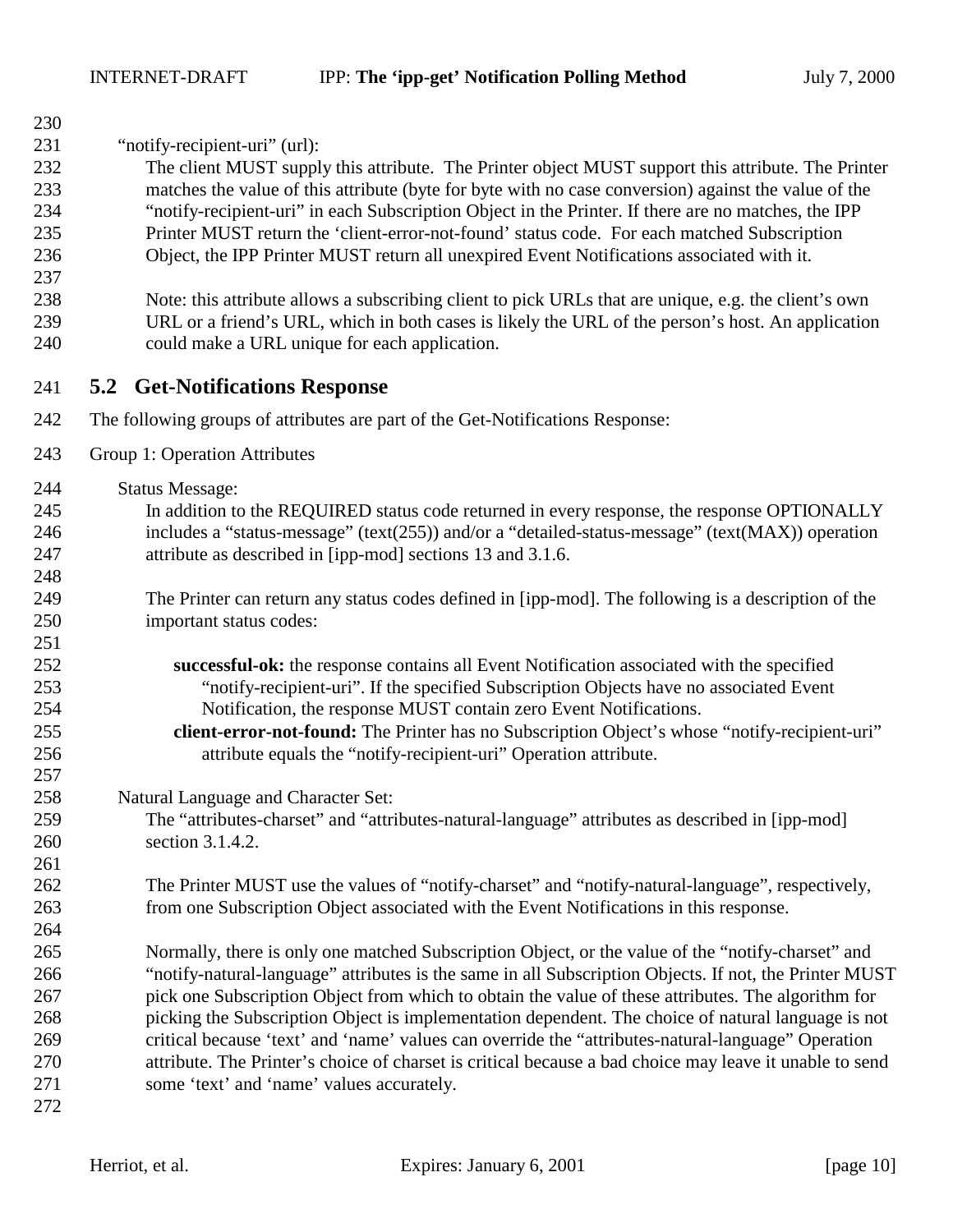"suggested-ask-again-time-interval" (integer(0:MAX)):

- The value of this attribute is the suggested number of seconds that SHOULD elapse before the client performs the Get-Notifications operation again for these Subscription Objects. A client MAY perform the Get-Notifications operation at any time, and a Printer MUST respond with all unexpired Event Notifications. A Notification Recipient waits until this time interval has elapsed in order to be a "good network citizen". It is RECOMMENDED that the value of this attribute be 80% of the "begin-to-expire-time-interval" (see the next attribute) in order to give a Notification Recipient plenty of time to perform the Get-Notifications operation again before new Event Notifications expire.
- 

#### 283 "begin-to-expire-time-interval" (integer(0:MAX)):

- The value of this attribute is the minimum number of seconds that MUST elapse before Event Notification Leases begin to expire on Event Notifications produced by matching Subscriptions Objects after the Printer sends the Get-Notifications response. The Printer MUST discard an Event Notification when its Event Notification Lease has expired. That is, if the Printer performs the Get- Notifications operation before the time specified by the "begin-to-expire-time-interval" attribute returned in the previous operation, the Printer MUST still have all of the Event Notifications that have occurred since the previous operation. If the Printer assigns the same Event Notification Lease Time to all Event Notifications, the value of this attribute MUST equal the Event Notification Lease Time. If a Notification Recipient waits until after this time or even slightly less than this time, the Notification Recipient MUST expect to lose some Event Notifications.
- "printer-up-time" (integer(0:MAX)):
- The value of this attribute is the Printer's "printer-up-time" attribute at the time the Printer sends this response. Because each Event Notification also contains the value of this attribute when the event occurred, the value of this attribute lets a Notification Recipient know when each Event Notification occurred relative to the time of this response.
- Group 2: Unsupported Attributes
- See [ipp-mod] section 3.1.7 for details on returning Unsupported Attributes.
- If the "subscription-ids" attribute contained subscription-ids that do not exist, the Printer returns them in this group as value of the "subscription-ids" attribute.
- Group 3 through N: Event Notification Attributes
- The Printer responds with one Event Notification Attributes Group per matched Event Notification. The matched Event Notifications are all un-expired Event Notification associated with the matched Subscription Objects. Each Event Notification Group MUST start with an 'event-notification-attributes-tag' (see the section "Encodings of Additional Attribute Tags" in [ipp-ntfy]).
- Each attribute is encoded using the IPP rules for encoding attributes [ipp-pro] and may be encoded in any order. Note: the Get-Jobs response in [ipp-mod] acts as a model for encoding multiple groups of attributes.
-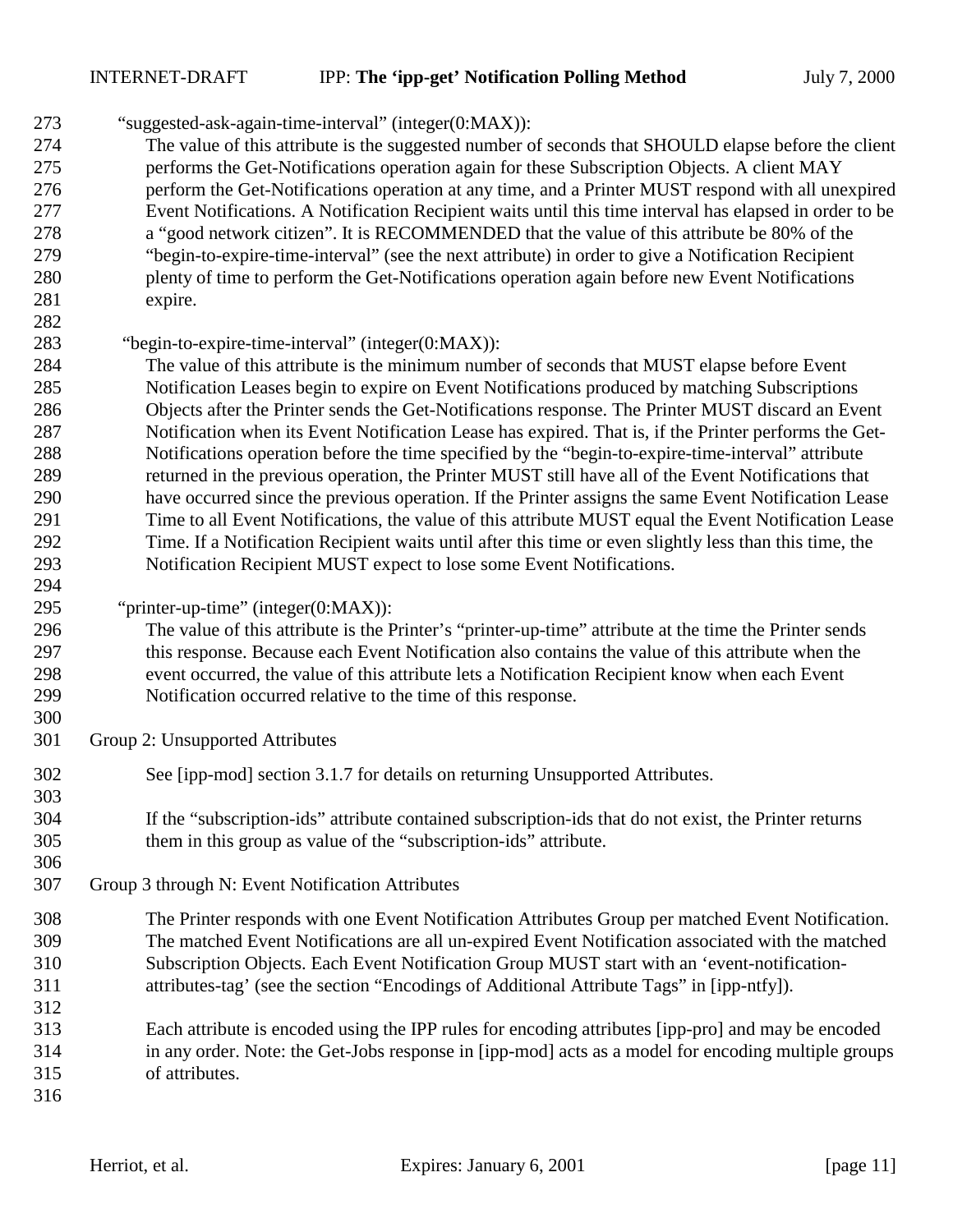- 317 Each Event Notification Group MUST contain all of attributes specified in section 9.1 ("Content of 318 Machine Consumable Event Notifications") of [ipp-ntfy] with exceptions denoted by asterisks in the 319 tables below.
- 321 The tables below are copies of the tables in section 9.1 ("Content of Machine Consumable Event 322 Notifications") of [ipp-ntfy] except that each cell in the "Sends" column is a "MUST".
- 324 For an Event Notification for all Events, the Printer includes the following attributes.

| ۰.<br>I<br>۰.<br>×<br>× |  |
|-------------------------|--|

 $\Gamma$ 

320

323

| <b>Source Value</b>                                   | <b>Sends</b> | <b>Source Object</b>      |
|-------------------------------------------------------|--------------|---------------------------|
| notify-subscription-id (integer(1:MAX))               | <b>MUST</b>  | Subscription              |
| notify-printer-uri (uri)                              | <b>MUST</b>  | Subscription              |
| notify-subscribed-event (type2 keyword)               | <b>MUST</b>  | <b>Event Notification</b> |
| printer-up-time (integer(MIN:MAX))                    | <b>MUST</b>  | Printer                   |
| printer-current-time (dateTime)*                      | <b>MUST</b>  | Printer                   |
| notify-sequence-number (integer (0:MAX))              | <b>MUST</b>  | Subscription              |
| notify-charset (charset)                              | <b>MUST</b>  | Subscription              |
| notify-natural-language (naturalLanguage)             | <b>MUST</b>  | Subscription              |
| notify-user-data (octetString(63)) **                 | <b>MUST</b>  | Subscription              |
| notify-text (text)                                    | <b>MUST</b>  | <b>Event Notification</b> |
| attributes from the "notify-attributes" attribute *** | <b>MUST</b>  | Printer                   |
| attributes from the "notify-attributes" attribute *** | <b>MUST</b>  | Job                       |
| attributes from the "notify-attributes" attribute *** | <b>MUST</b>  | Subscription              |

#### 325 **Table 1 – Attributes in Event Notification Content**

326 329

327 \* The Printer MUST send "printer-current-time" if and only if it supports the "printer-current-time" 328 attribute on the Printer object.

- 330 \*\* If the associated Subscription Object does not contain a "notify-user-data" attribute, the Printer 331 MUST send an octet-string of length 0.
- 332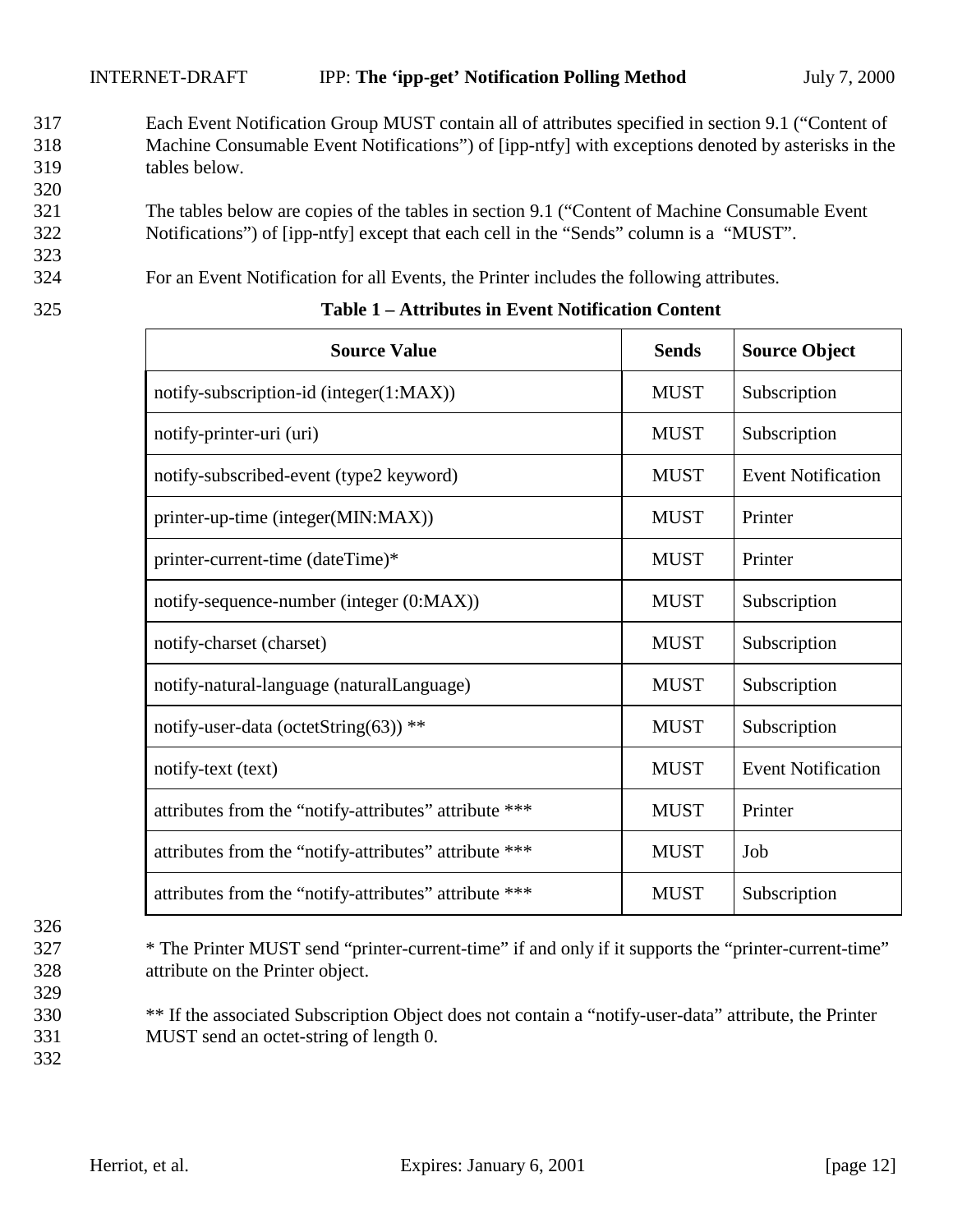<sup>\*\*\*</sup> If the "notify-attributes" attribute is present on the Subscription Object, the Printer MUST send 334 all attributes specified by the "notify-attributes" attribute. Note: if the Printer doesn't support the 335 "notify-attributes" attribute, it is not present on the associated Subscription Object.

336

337 For Event Notifications for Job Events, the Printer includes the following additional attributes.

### 338 **Table 2 – Additional Attributes in Event Notification Content for Job Events**

| <b>Source Value</b>                                | <b>Sends</b> | Source Object |
|----------------------------------------------------|--------------|---------------|
| job-id (integer $(1:MAX)$ )                        | <b>MUST</b>  | Job           |
| job-state (type1 enum)                             | <b>MUST</b>  | Job           |
| job-state-reasons (1setOf type2 keyword)           | <b>MUST</b>  | Job           |
| job-impressions-completed (integer( $0$ :MAX)) $*$ | <b>MUST</b>  | Job           |

339

340 \* The Printer MUST send the "job-impressions-completed" attribute in an Event Notification only 341 for the combinations of Events and Subscribed Events shown in Table 3.

342

#### 343 **Table 3 – Combinations of Events and Subscribed Events for "job-impressions-completed"**

| <b>Job Event</b> | <b>Subscribed Job Event</b> |
|------------------|-----------------------------|
| 'job-progress'   | 'job-progress'              |
| 'job-completed'  | 'job-completed'             |
| 'job-completed'  | 'job-state-changed'         |

344

345 For Event Notification for Printer Events, the Printer includes the following additional attributes.

#### 346 **Table 4 – Additional Attributes in Event Notification Content for Printer Events**

| <b>Source Value</b>                          | <b>Sends</b> | Source Object |
|----------------------------------------------|--------------|---------------|
| printer-state (type1 enum)                   | <b>MUST</b>  | Printer       |
| printer-state-reasons (1setOf type2 keyword) | <b>MUST</b>  | Printer       |
| printer-is-accepting-jobs (boolean)          | <b>MUST</b>  | Printer       |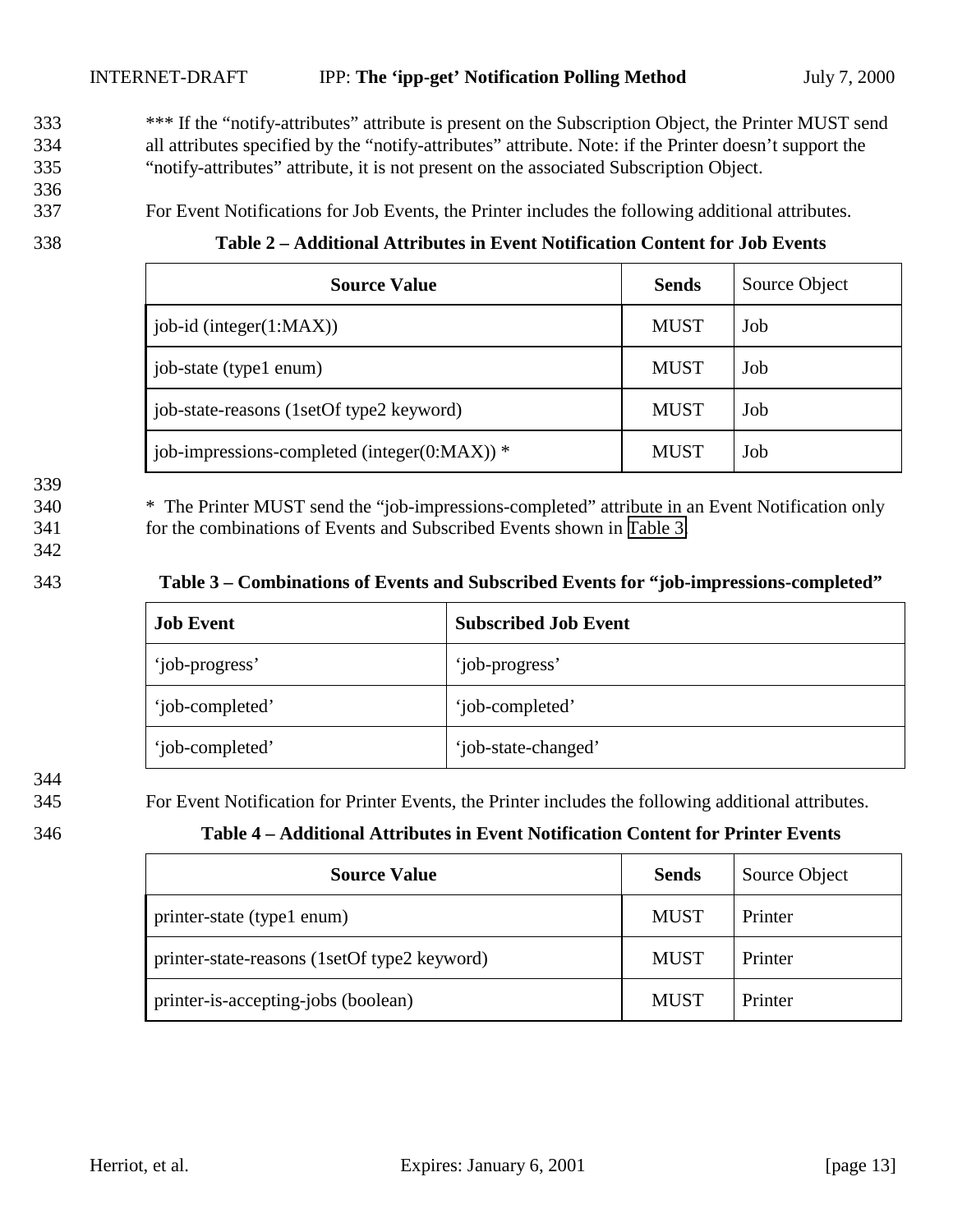## <span id="page-13-0"></span>**6 Extensions to Subscription Creation Operations**

#### **6.1 Response**

- When a Subscription Creation Operation contains a "notify-recipient-uri" attribute and the scheme in its
- value is 'ipp-get', the response MUST contain two additional Operation Attributes that pertain to this
- Delivery Method. Note: Subscription Creation Operations include: Print-Job, Print-URI, Create-Job,
- Create-Job-Subscriptions and Create-Printer-Subscriptions.
- Group 1: Operation Attributes
- "suggested-ask-again-time-interval" (integer(0:MAX)):
- This attribute has the same meaning as the "suggested-ask-again-time-interval" attribute in the Get- Notifications operation except that it suggests when to perform the Get-Notifications operation for the first time on all Subscription Objects in the response whose "notify-recipient-uri" scheme is 'ipp-get'.
- 
- "begin-to-expire-time-interval" (integer(0:MAX)):
- This attribute has the same meaning as the "begin-to-expire-time-interval" attribute in the Get-Notifications operation except that it indicates when the Event Notification Lease begins to expire
- for all Subscription Objects in the response whose "notify-recipient-uri" scheme is 'ipp-get'.

## **7 Encoding**

- The operation-id assigned for the Get-Notifications operation is:
- 0x001C
- and should be added to the next version of [ipp-mod] section 4.4.15 "operations-supported".
- This notification delivery method uses the IPP transport and encoding [ipp-pro] for the Get-Notifications operation with one extension:
- notification-attributes-tag = %x07 ; tag of 7

## **8 IANA Considerations**

There is nothing to register.

# **9 Internationalization Considerations**

The IPP Printer MUST localize the "notify-text" attribute as specified in section 14 of [ipp-ntfy].

In addition, when the client receives the Get-Notifications response, it is expected to localize the attributes

that have the 'keyword' attribute syntax according to the charset and natural language requested in the Get-

Notifications request.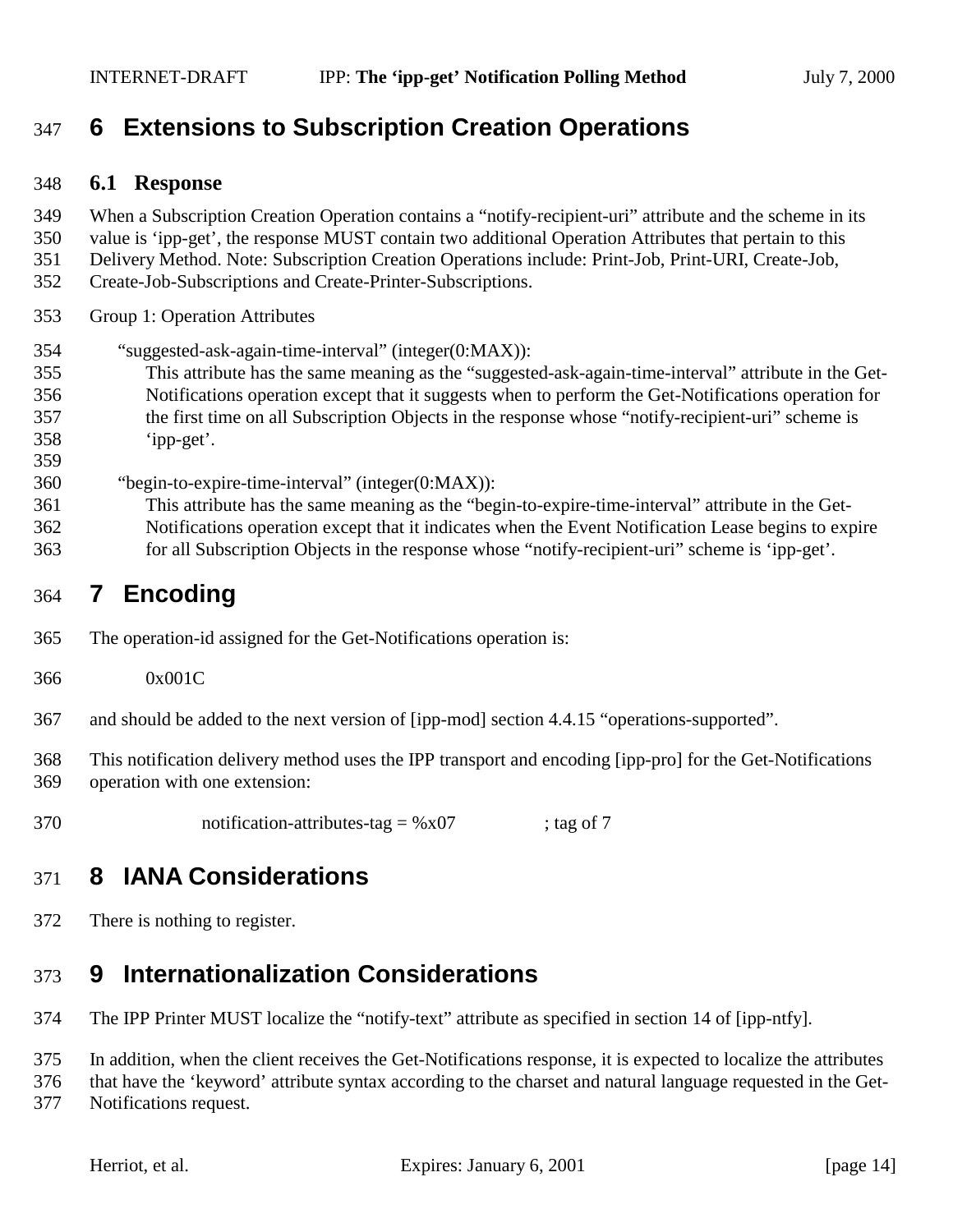## <span id="page-14-0"></span>**10 Security Considerations**

- The IPP Model and Semantics document [ipp-mod] discusses high-level security requirements (Client
- Authentication, Server Authentication and Operation Privacy). Client Authentication is the mechanism by
- which the client proves its identity to the server in a secure manner. Server Authentication is the
- mechanism by which the server proves its identity to the client in a secure manner. Operation Privacy is
- defined as a mechanism for protecting operations from eavesdropping.
- Unlike other Event Notification delivery methods in which the IPP Printer initiates the Event Notification,
- with the method defined in this document, the Notification Recipient is the client who s the Get-
- Notifications operation. Therefore, there is no chance of "spam" notifications with this method.
- Furthermore, such a client can close down the HTTP channel at any time, and so can avoid future unwanted
- Event Notifications at any time.

## **11 References**

| 390 | [ipp-mod]                                                                                                                             |
|-----|---------------------------------------------------------------------------------------------------------------------------------------|
| 391 | R. deBry, T. Hastings, R. Herriot, S. Isaacson, P. Powell, "Internet Printing Protocol/1.1: Model and                                 |
| 392 | Semantics", <draft-ietf-ipp-model-v11-06.txt>, March 1, 2000.</draft-ietf-ipp-model-v11-06.txt>                                       |
| 393 | [ipp-ntfy]                                                                                                                            |
| 394 | R. Herriot, Hastings, T., Isaacson, S., Martin, J., deBry, R., Shepherd, M., Bergman, R., "Internet                                   |
| 395 | Printing Protocol/1.1: IPP Event Notification Specification", <draft-ietf-ipp-not-spec-04.txt>, June</draft-ietf-ipp-not-spec-04.txt> |
| 396 | 30, 2000.                                                                                                                             |
| 397 | [ipp-pro]                                                                                                                             |
| 398 | Herriot, R., Butler, S., Moore, P., Tuner, R., "Internet Printing Protocol/1.1: Encoding and                                          |
| 399 | Transport", draft-ietf-ipp-protocol-v11-05.txt, March 1, 2000.                                                                        |
| 400 | [rfc2026]                                                                                                                             |
| 401 | S. Bradner, "The Internet Standards Process -- Revision 3", RFC 2026, October 1996.                                                   |
| 402 | [RFC2616]                                                                                                                             |
| 403 | R. Fielding, J. Gettys, J. Mogul, H. Frystyk, L. Masinter, P. Leach, T. Berners-Lee, "Hypertext"                                      |
| 404 | Transfer Protocol - HTTP/1.1", RFC 2616, June 1999.                                                                                   |

## **12 Authors' Addresses**

- Robert Herriot
- Xerox Corp.
- 3400 Hill View Ave, Building 1
- Palo Alto, CA 94304
- 
- Phone: 650-813-7696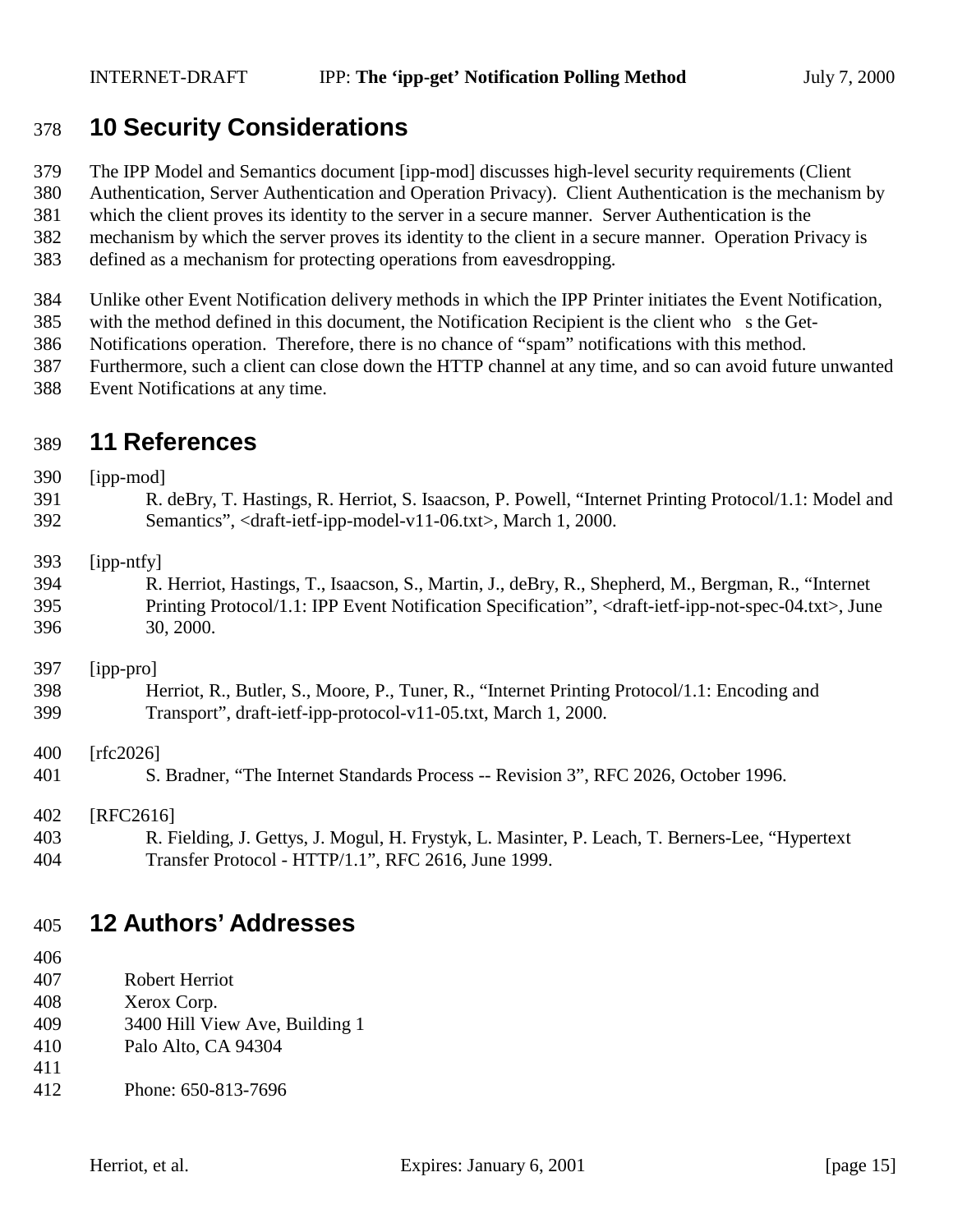<span id="page-15-0"></span>

| 413 | Fax: 650-813-6860                     |
|-----|---------------------------------------|
| 414 | e-mail: robert.herriot@pahv.xerox.com |
| 415 |                                       |
| 416 | <b>Tom Hastings</b>                   |
| 417 | Xerox Corporation                     |
| 418 | 737 Hawaii St. ESAE 231               |
| 419 | El Segundo, CA 90245                  |
| 420 |                                       |
| 421 | Phone: 310-333-6413                   |
| 422 | Fax: 310-333-5514                     |
| 423 | e-mail: hastings@cp10.es.xerox.com    |
| 424 |                                       |
| 425 | Carl-Uno Manros                       |
| 426 | <b>Xerox Corporation</b>              |
| 427 | 701 Aviation Blvd.                    |
| 428 | El Segundo, CA 90245                  |
| 429 |                                       |
| 430 | Phone: 310-333-                       |
| 431 | Fax: 310-333-5514                     |
| 432 | e-mail: manros@cp10.es.xerox.com      |
| 433 |                                       |
| 434 | Harry Lewis                           |
| 435 | <b>IBM</b>                            |
| 436 | P.O. Box 1900                         |
| 437 | Boulder, CO 80301-9191                |
| 438 |                                       |
| 439 | Phone: (303) 924-5337                 |
| 440 | FAX:                                  |
| 441 | e-mail: harryl@us.ibm.com             |
| 442 |                                       |
|     |                                       |

## **13 Full Copyright Statement**

Copyright (C) The Internet Society (2000). All Rights Reserved.

 This document and translations of it may be copied and furnished to others, and derivative works that comment on or otherwise explain it or assist in its implementation may be prepared, copied, published and distributed, in whole or in part, without restriction of any kind, provided that the above copyright notice and this paragraph are included on all such copies and derivative works. However, this document itself may not be modified in any way, such as by removing the copyright notice or references to the Internet Society or other Internet organizations, except as needed for the purpose of developing Internet standards in which case the procedures for copyrights defined in the Internet Standards process must be followed, or as required to translate it into languages other than English.

 The limited permissions granted above are perpetual and will not be revoked by the Internet Society or its successors or assigns.